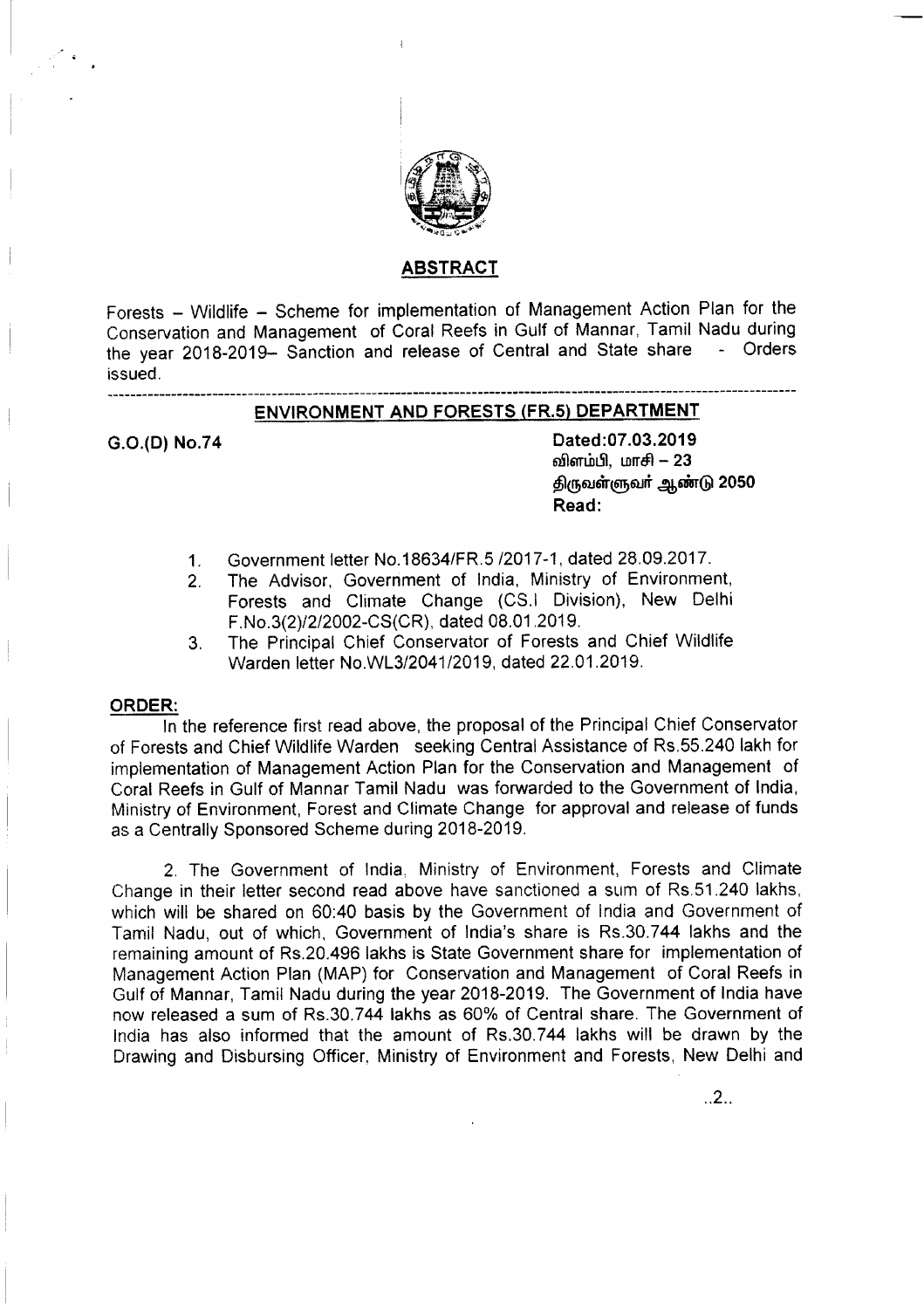disbursed to Forest Department, Tamil Nadu, Office of the Wildlife Warden, Gulf of Mannar Marine National Park, Mandapam Road, Collectorate Post, Ramanathapuram *623 503* by Electronic Clearing System (ECS) / RTGS as per the following details.

| <b>Bank Name</b>          | State Bank of India                |  |
|---------------------------|------------------------------------|--|
| Name of Account<br>holder | Wildlife Warden, Ramanathapuram    |  |
| Bank Account No.          | 38112314931                        |  |
| <b>IFSC Code</b>          | SBIN0018191                        |  |
| Address                   | Bharathi Nagar Branch              |  |
|                           | No. 1/1144, Near D Block Bus Stop, |  |
|                           | Ramanathapuram                     |  |

3. The Principal Chief Conservator of Forests and Chief Wildlife Warden in the letter 3<sup>rd</sup> read above, has requested the Government to sanction and release a sum of Rs.51.240 lakhs (Government of India share (60%) Rs.30.744 lakhs + State Government share (40%) RS.20.496 lakh) for implementation of Management Action Plan for Conservation and Management of Coral Reefs in Gulf of Mannar, Tamil Nadu during 2018-2019 under Centrally Sponsored Scheme.

4. The Government after careful consideration accord Administrative Sanction for a sum of RS.51.240 lakhs (Rupees Fifty one lakh and twenty four thousand only) and release a sum of Rs. 20.496 Lakhs (Rupees Twenty Lakh Forty Nine Thousand and Six Hundred only) being the state share for implementation of Management Action Plan for Conservation and Management of Coral Reefs in Gulf of Mannar, Tamil Nadu during 2018-2019 under shared schemes between State and Centre. The Government of India share of Rs. 30.744 Laks will be credited directly to the implementing agency and State Share utilization shal! be subject to above release of Government of India.

5. The expenditure sanctioned in para 4 above shall be debited to the following head of account :-

> "4406 Capital Outlay on Forestry and Wildlife - 01 Forestry 101 Forest Conservation, Development and Regeneration - Central Sector Schemes - SA Scheme of establishment of Gulf of Mannar Biosphere Reserve - 16 Major Works

(D.P.Code: 440601 101 SA 1606)".